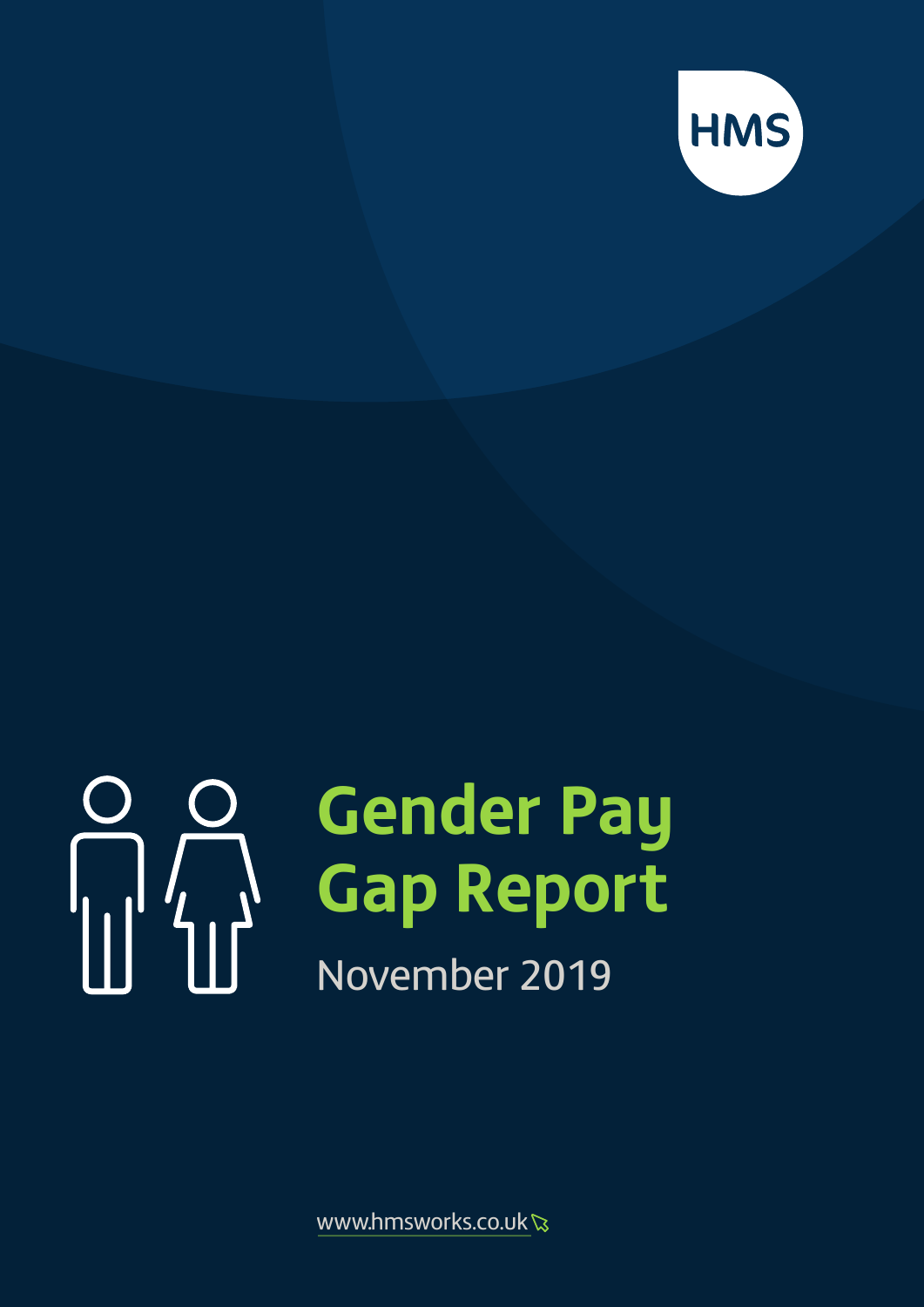# **Introduction**

### **We are passionate about ensuring that everyone is treated equally, regardless of their background, race, ethnicity or gender.**

We have reported on our gender pay gap for legal entities within the Torus Group, which employ more than 250 people.

In January 2019, HMS joined forces with members of the In-House Contractor from Torus to create a new larger entity. Since the formation of the new larger HMS, we have undertaken a change management programme, to ensure that we have a structure fit for the future. Currently there are differing terms and conditions following TUPE transfer. We are in a continuing period of transition and throughout this maintain our ethos of ensuring that we treat everyone fairly and support them in achieving their potential.

As at the snapshot date of 5th April 2019, HMS had 655 employees. We have included the bonuses of those employed by HMS as at 5th April 2019, even though the bonuses for calculating the bonus gap may have been paid while the employees were on other PAYEs.

### This is our report for the snapshot date of 5th April 2019:

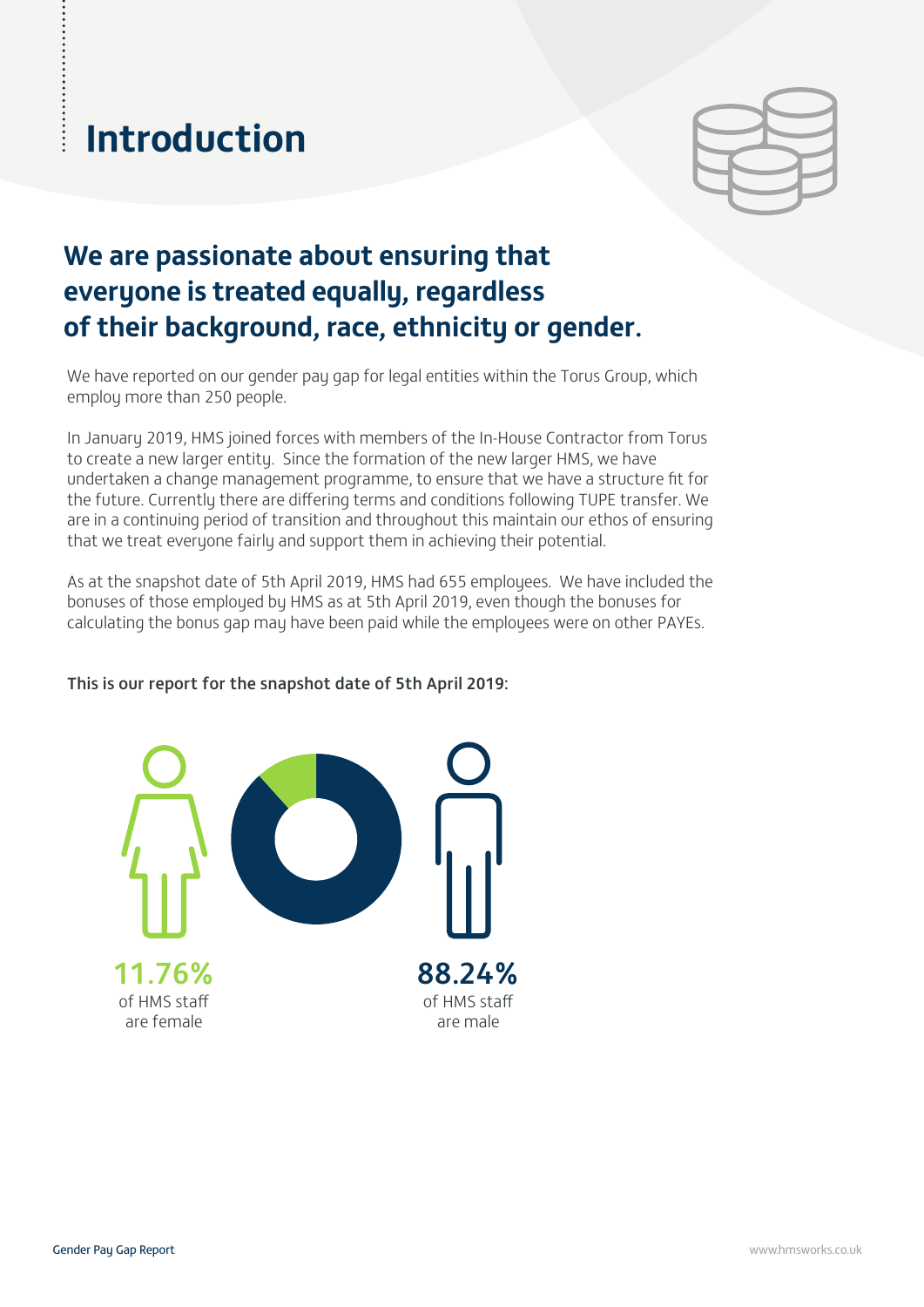

The gender pay gap is the difference in the average pay and bonuses of men and women across the organisation. Although we are confident that we have equal pay for work of equal value, we do have a gender pay gap when we compare the overall average pay for men and women.

## **Hourly rates of pay**

Mean gender pay gap 10.0% Difference of £1.35 per hour Median gender pay gap

5.0% ifference of £0.64 per hour

Pay data is from the April 2019 payroll. Full pay relevant employees. Those who are not on reduced pay due to leave i.e. sickness or maternity.

### **Bonus**

................



Median gender bonus gap 0.00% Difference of £0.00

Bonus data is based on bonus payments for the 12 months previous to 5th April 2019.



218 males\* and 37 females\*\* received a bonus.

Bonuses paid were for long service and performance. Incentives have also been paid to relevant employees as compensation for the ending of specific terms and conditions.

\*\*37.7% The proportion of female employees receiving a bonus

\*48.1% The proportion of male employees receiving a bonus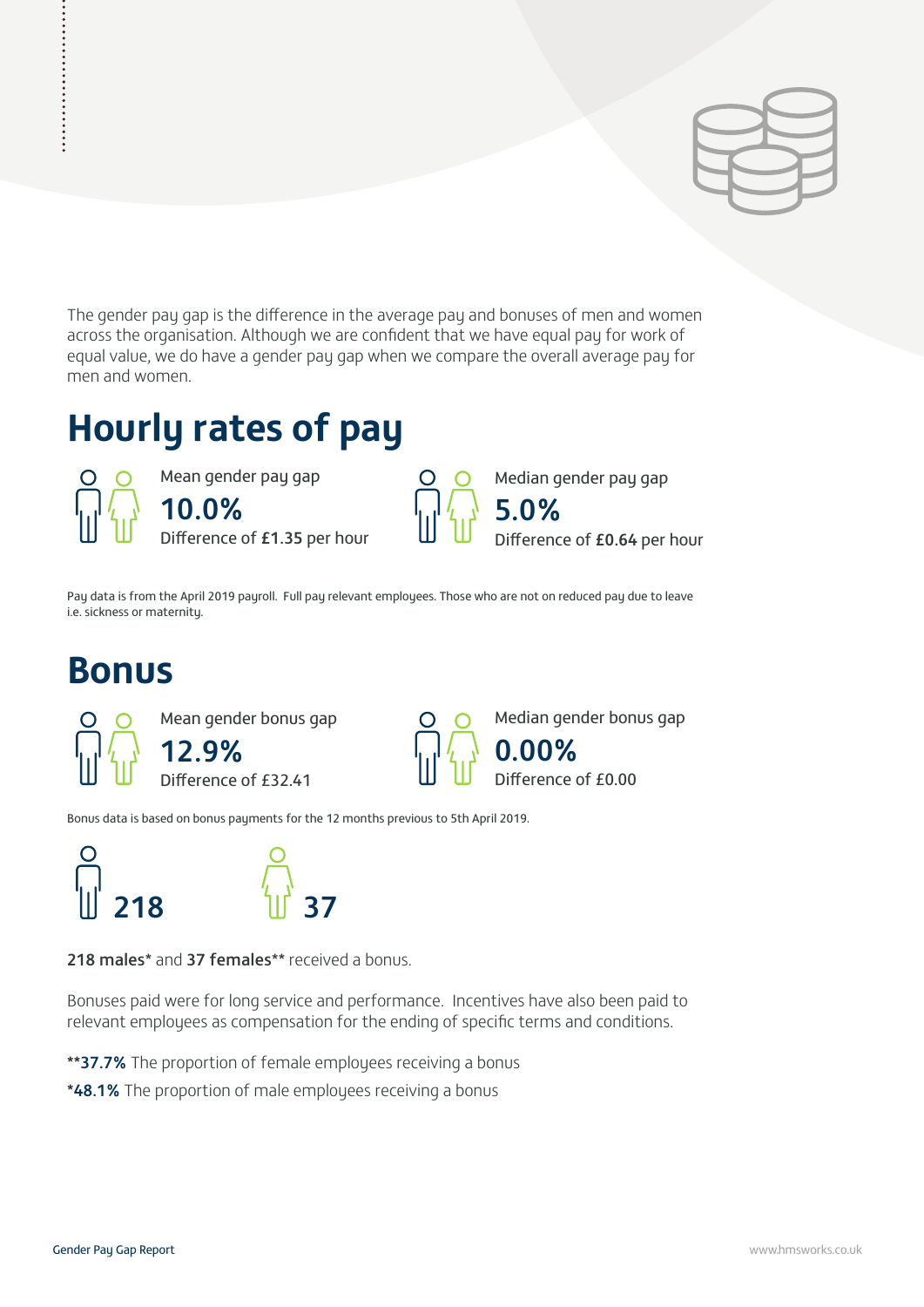

# **Quartiles**

Below is the summary split of where males and females sit in terms of the quartile bands. We have split them into four equal bands to give us our quartiles A, B, C and D.

| <b>Band</b> | <b>Men</b> | Women   | <b>Description</b>                                                                                           |
|-------------|------------|---------|--------------------------------------------------------------------------------------------------------------|
| A           | 79.4%      | 20.6%   | Includes all employees whose hourly rate places<br>them at or below the lower quartile.                      |
| B           | 88.2%      | 11.8%   | Includes all employees whose hourly rate places them<br>above the lower quartile but at or below the median. |
|             | 94.4%      | 5.6%    | Includes all employees whose hourly rate places them<br>above the median but at or below the upper quartile. |
|             | 90.7%      | $9.3\%$ | Includes all employees whose hourly rate places them<br>above the upper quartile                             |

The above table shows that there is a higher proportion of women in Bands A and B than there are in Bands C and D. Overall there is a higher proportion of men than women in all Bands.

### What are the underlying causes of our gender pay gap?

Women are under-represented in more senior roles at HMS. Our workforce gender split is 11.76% (77) women and 88.24% (578) men. However women represent only 9.3% of the upper quartile of our pay bands.



It is valid to note that the higher proportion of men in our workforce is typical for the construction industry.